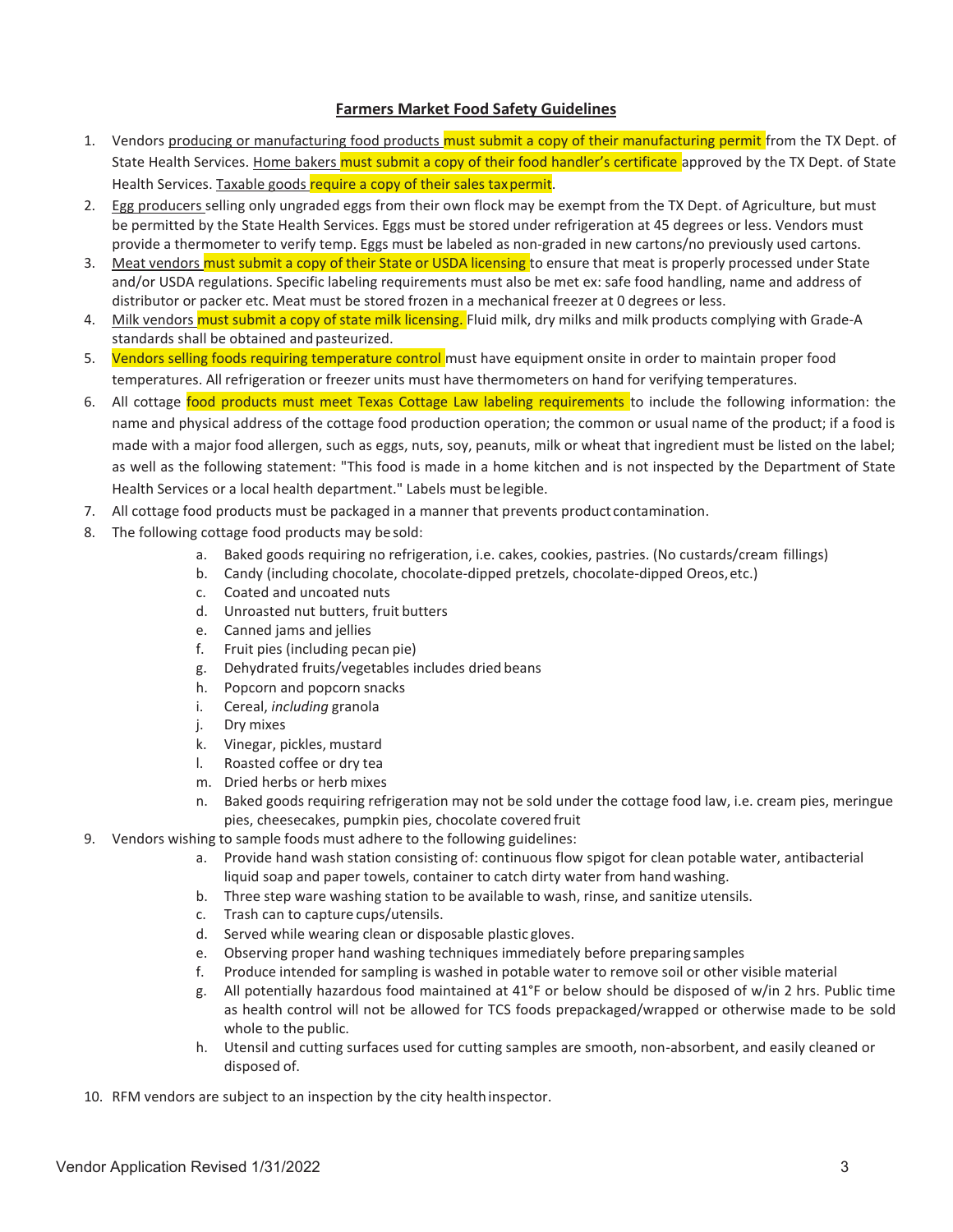# Rockwall Farmers Market (RFM) Rules

### Vendor Eligibility/Vendor Responsibilities:

1. Vendor applications are subject to review and approval; submission of an application does not guarantee participation. Only approved vendors are allowed to sell at the RFM.

## **2. APPLICATIONS WILL NOT BE CONSIDERED WITHOUT REQUIRED CERTIFICATES ATTACHED.**

- 3. Vendors maintaining food or agricultural retail operations will be considered on a case by case basis.
- 4. Vendors at the RFM shall agree to the terms of these rules. By signing the agreement, applicant acknowledges the rules of the RFM.
- 5. **Vendors are required to attend the market options they have checked on their application**. **By signing this application you are acknowledging the following: If you miss more than 3 markets, you will be subject to removal and the application review committee shall contact the next vendor on the waitlist.**
- 6. Vendors shall supply all their own materials and containers for customer sales as well as set up; such as canopies, tables and chairs.
- 7. No firearms, alcoholic beverages or drugs will be allowed at the RFM.
- 8. Vendors must vacate the market by 1PM. Vendors shall not use public trash receptacles for disposal of produce boxes or unsold produce. If a market representative has to clean your space at the close of the market, vendor may not be able to return to the market. Vendors cannot leave items on premise.
- **9. After unloading, vendors shall park in one of the designated public parking areas. Vendors may not utilize on street parking during the Market.**
- **10. Parking Restrictions: Parking will not be allowed around the courthouse area or the lot off of Goliad Street across from the 7-11. This includes all vendor and volunteer vehicles. Please view map on website to access the correct parking areas. SAVE PARKING FOR YOUR CUSTOMERS.**

### Market Operation:

- 1. The Friends of Downtown are responsible for the operation of the market and for enforcing the rules of the market. All vendors are expected to adhere to the market rules.
- 2. Violation of any provision of the market rules shall be a material breach and default by the vendor. The market representative shall reserve the right to cancel any vendor's participation at any time if and when the vendor shall be found to be in violation of any market rule or eligibility requirements.
- Vendor Application Revised 1/31/2022 4 **3. Designation and allocation of spaces at the market are determined by the market coordinator and may be changed at any time if the market coordinator deems it necessary.**